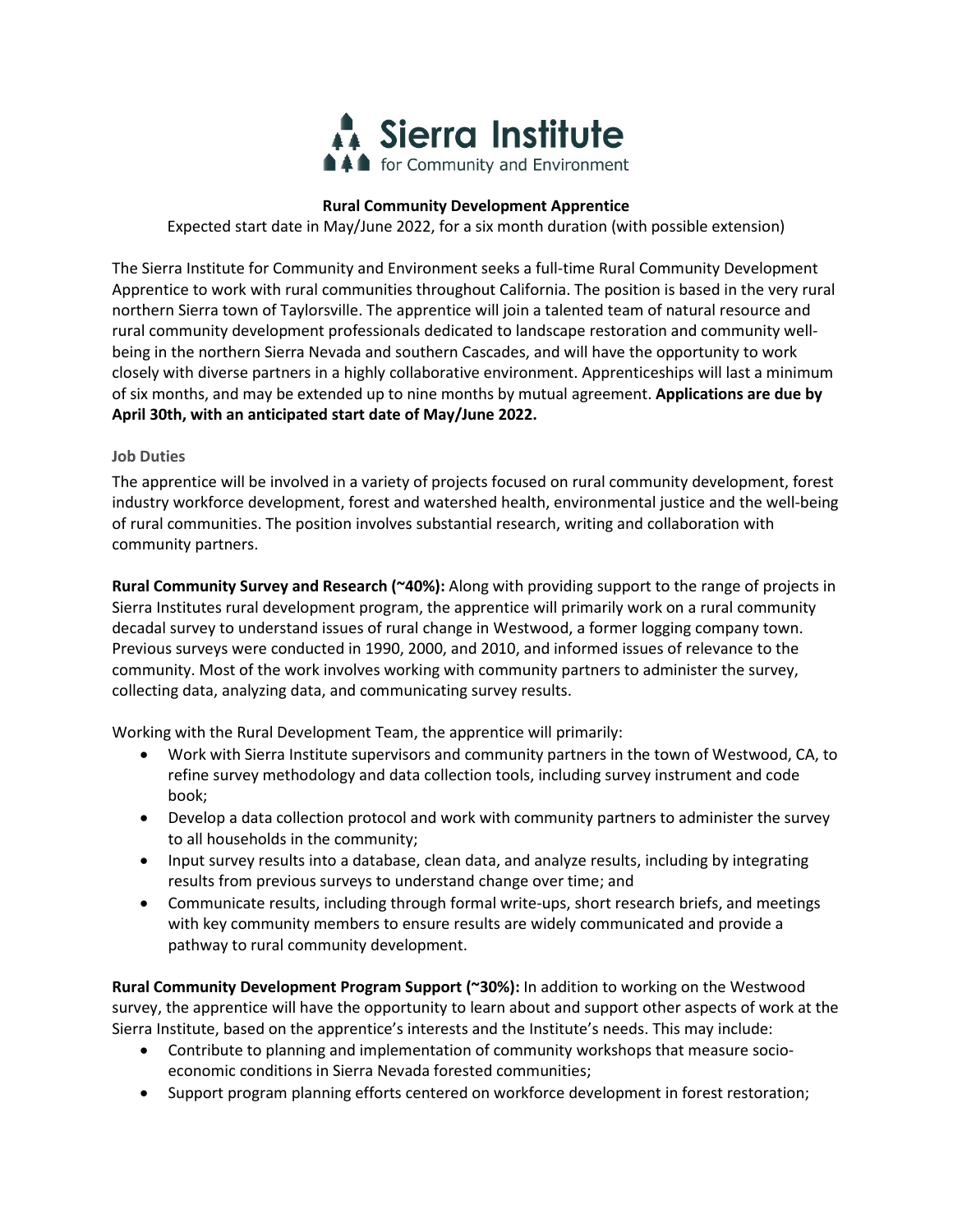- Conduct outreach, project support, and assessment efforts with programs supporting forest restoration crews working in rural areas of the state as well as with Tribally-run forestry crews;
- Draft reports on water related needs in tribal communities and under resourced communities across the Sierra Nevada;
- Conduct background research on issues related to environmental justice and rural community well-being, and;

**Social Media and Marketing Support (~20%):** This will include development of social media posts, visual aids for Sierra Institutes newsletter and general outreach materials using mediums like Canva to highlight and disseminate Sierra Institute program work**.** 

**General Organizational Support (~10%):** As a member of Sierra Institute's professional staff, the apprentice will contribute to the organization's overall pursuit of its mission. Responsibilities may include participating on field trips with youth, assisting with administrative duties in the main office, or other organizational support activities.

**Qualifications**

- Interest in environmental justice issues in rural communities;
- An undergraduate degree or other related experience in the social science, natural resources or related field;
- Excellent written and oral communication skills;
- Experience with qualitative and/or quantitative social science research methods;
- Proficiency in Microsoft Office (Word, PowerPoint, Excel);
- A willingness to work and live in a rural, mountainous area that receives snow and ice in winter;
- A team-oriented perspective with a productive level of self-guidance and initiative;
- An ability to bring critical thinking skills, creativity, and laughter to the workplace;
- A personal vehicle for transportation outside of work;
- Experience living and/or working in a rural setting and a strong desire to learn about rural issues.
- **Candidates of all backgrounds are encouraged to apply. Skills or experiences that can fill in for desired qualifications may be considered.**

The Apprentice will have a commitment to environmental stewardship and promoting economically vibrant and equitable rural communities.

## **More Details**

## **About the Sierra Institute**

The Sierra Institute promotes healthy forests, watersheds, and communities by investing in the wellbeing of rural communities and strengthening their participation in natural resource management. Our work is grounded by the concept of triple bottom line values, supporting initiatives that simultaneously benefit the environment, economy, and equity within a given landscape.

The Sierra Institute strives to cultivate innovative projects through a collaborative office culture—staff often work on interdisciplinary projects both internally and with external partners. Sierra Institute staff must be adaptable as their role expands to fit the needs of specific projects and partnerships. The diversity of our work provides opportunity to think critically about how communities engage with natural resource management—from workshops to assess community capacity, field trips with high